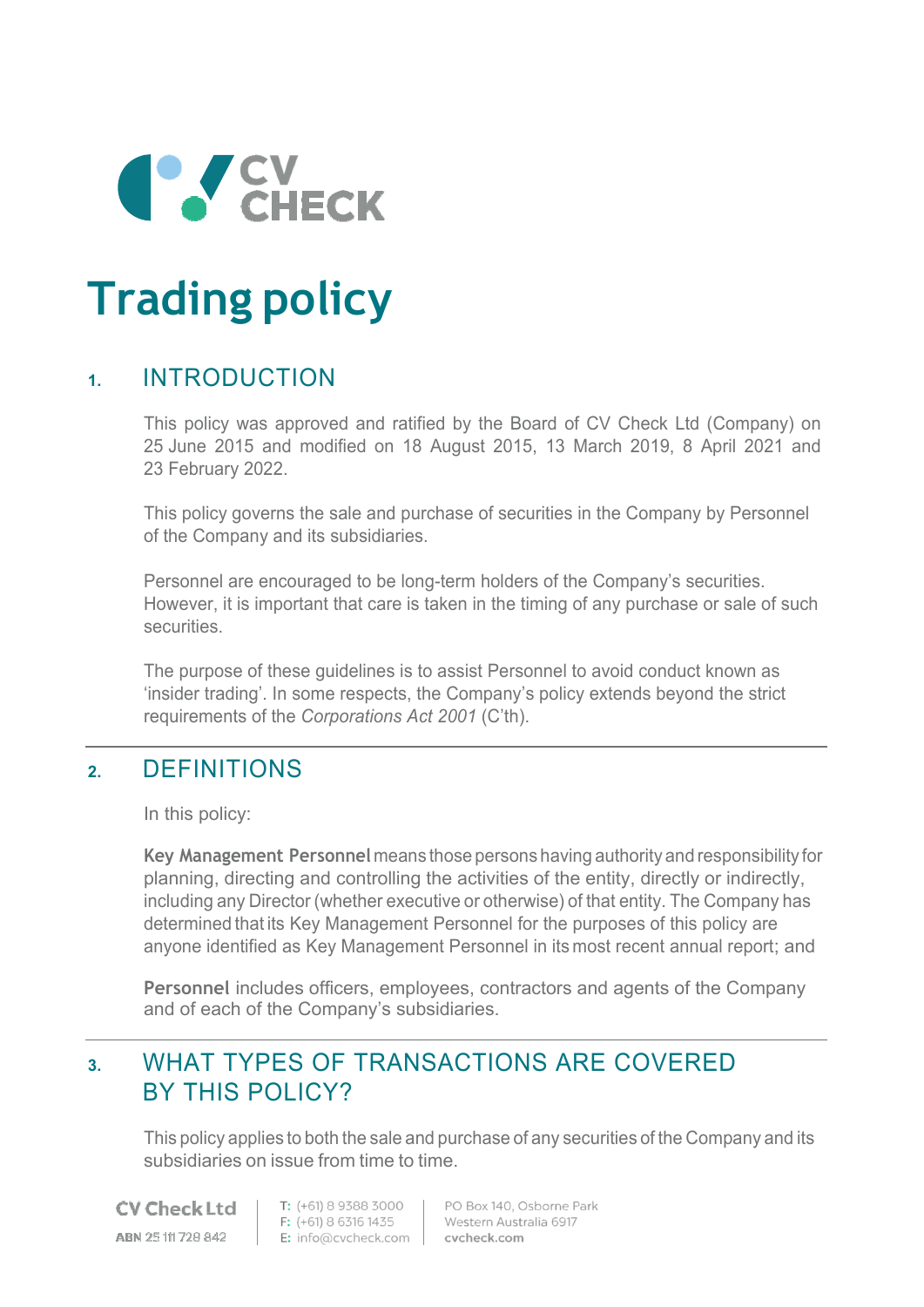

# **4.** WHAT IS INSIDER TRADING?

#### **4.1** PROHIBITION

Insider trading is a criminal offence. It may also result in civil liability. In broad terms, a person will be guilty of insider trading if:

- (a) that person possesses information which is not generally available to the market and, if it were generally available to the market, would be likely to have a material effect on the price or value of the Company's securities (ie information that is 'price sensitive'); and
- (a) that person:
	- (i) buys or sells securities in the Company; or
	- (ii) procures someone else to buy or sell securities in the Company; or
	- (iii) passes on that information to a third party where that person knows, or ought reasonably to know, that the third party would be likely to buy or sell the securities or procure someone else to buy or sell the securities of the Company.

#### **4.2** EXAMPLES

To illustrate the prohibition described above, the following are possible examples of price sensitive information which, if made available to the market, may be likely to materially affect the price of the Company's securities:

- (a) the Company considering a major acquisition;
- (b) the threat of major litigation against the Company;
- (c) the Company's revenue and profit or loss results materially exceeding (or falling short of) the market's expectations;
- (d) a material change in debt, liquidity or cash flow;
- (e) a significant new development proposal (e.g. new product or technology);
- (f) the grant or loss or a major contract;
- (g) a management or business restructuring proposal; and
- (h) a share issue proposal.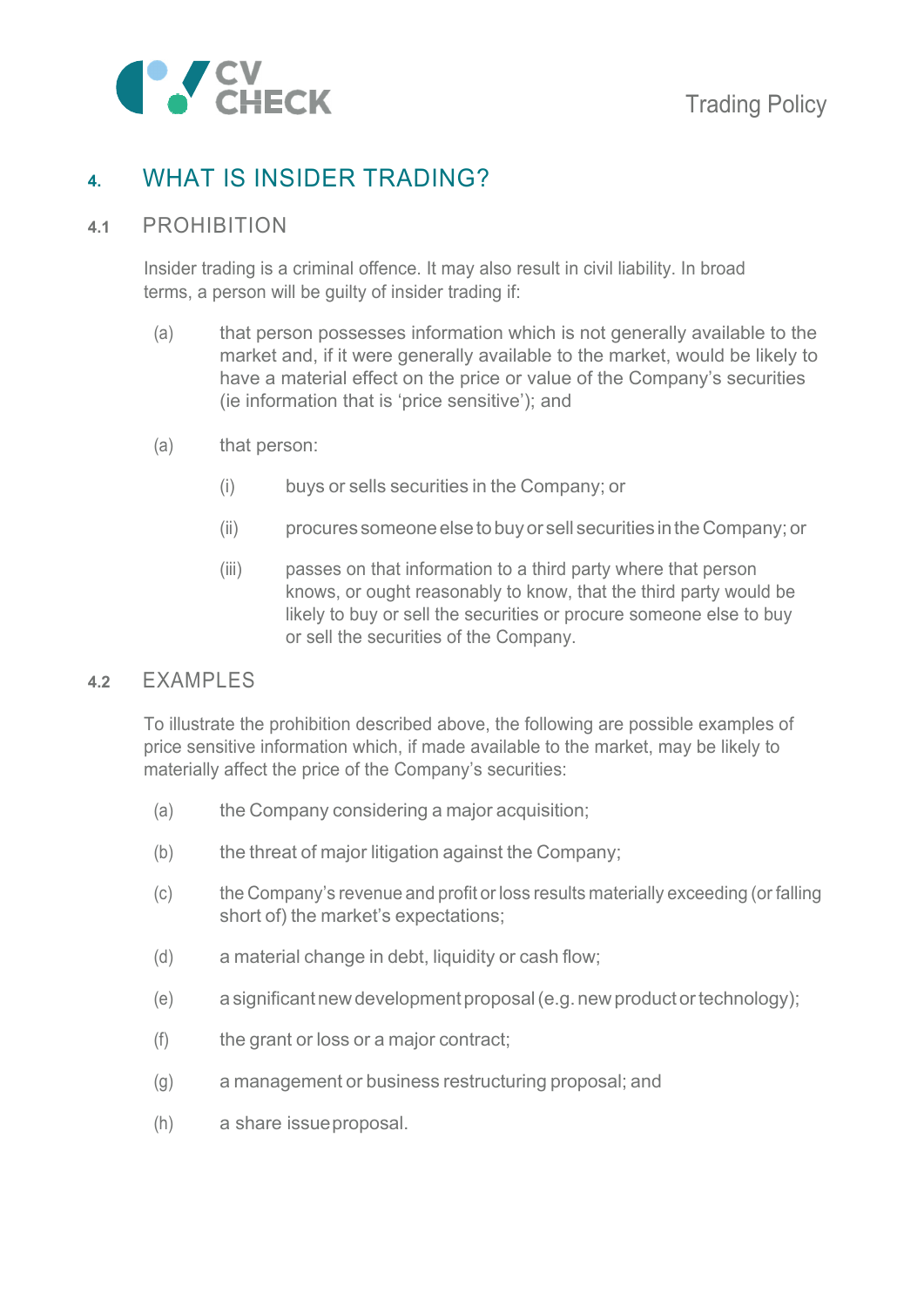

## **4.3** DEALING THROUGH THIRD PARTIES

The insider trading prohibition extends to dealings by individuals through nominees, agents or other associates, such as family members, family trusts and family companies (referred to as "Associates" in these guidelines).

#### **4.4** INFORMATION HOWEVER OBTAINED

It does not matter how or where the person obtains the information – it does not have to be obtained from the Company to constitute inside information.

#### **4.5** EMPLOYEE SHARE SCHEMES

The prohibition does not apply to acquisitions of shares or options by employees made under employee share or option schemes, nor does it apply to the acquisition of shares as a result of the exercise of options under an employee option scheme. However, the prohibition does apply to the sale of shares acquired under an employee share scheme and also to the sale of shares acquired following the exercise of an option granted under an employee option scheme.

## **5.** GUIDELINES FOR TRADING IN THE COMPANY'S **SECURITIES**

#### **5.1** CLOSED PERIODS

Personnel must not, except in exceptional circumstances, deal in securities of the Company during the following periods:

- (a) one week prior to, and 48 hours after the release of the Company's Annual Financial Report;
- (b) one week prior to, and 48 hours after the release of the Consolidated Interim Financial Report of the Company; and
- (c) one week prior to, and 48 hours after the release of the Company's quarterly reports,

(together the **Closed Periods**).

The Company may at its discretion vary this rule in relation to a particular Closed Periods by general announcement to all Personnel either before or during the Closed Periods.

**5.2** PERMISSION REQUIRED

Personnel must not, except in exceptional circumstances, deal in securities of the Company without receiving approval in accordance with paragraph 6.1.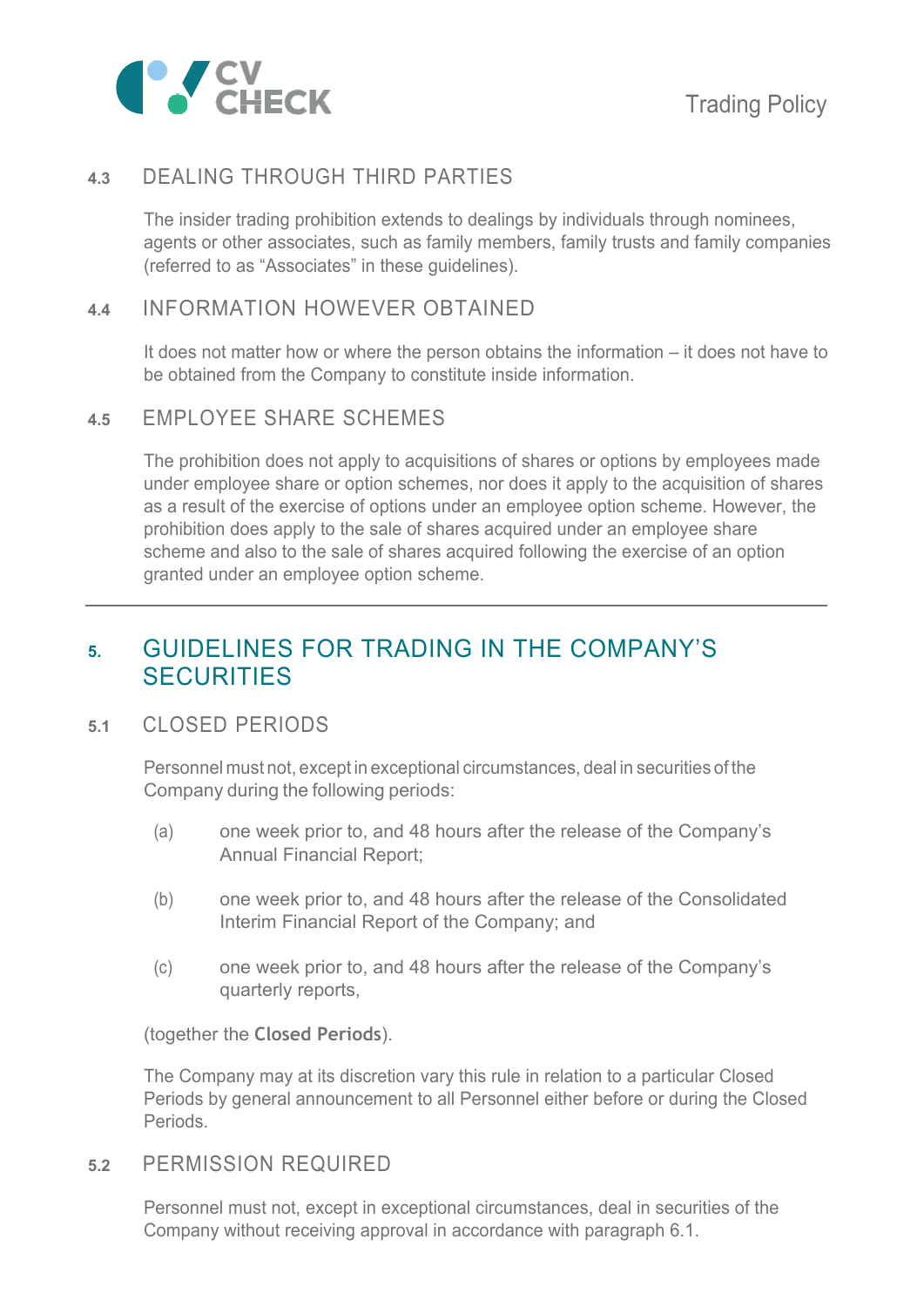

#### **5.3** PRICE SENSITIVE INFORMATION

If any Personnel is in possession of price sensitive information which is not generally available to the market, then he or she must not deal in the Company's securities at any time.

#### **5.4** NO SHORT-TERM TRADING IN THE COMPANY'S SECURITIES

Personnel should never engage in short-term trading of the Company's securities except for the exercise of options where the shares will be sold shortly thereafter.

#### **5.5** SECURITIES IN OTHER COMPANIES

Buying and selling securities of other companies with which the Company may be dealing is prohibited where an individual possesses information which is not generally available to the market and is 'price sensitive'. For example, where an individual is aware that the Company is about to sign a major agreement with another company, they should not buy securities in either the Company or the other company.

#### **5.6** EXCEPTIONS

- (a) Personnel may at any time:
	- (i) acquire ordinary shares in the Company by conversion of securities giving a right of conversion to ordinary shares;
	- (ii) acquire Company securities under a bonus issue made to all holders of securities of the same class;
	- (iii) acquire Company securities under a dividend reinvestment, or topup plan that is available to all holders or securities of the same class;
	- (iv) acquire, or agree to acquire or exercise options under an employee incentive scheme (as that term is defined in the ASX Listing Rules);
	- (v) withdraw ordinary shares in the Company held on behalf of the Personnel in an employee incentive scheme (as that term is defined in the ASX Listing Rules) where the withdrawal is permitted by the rules of that scheme;
	- (vi) acquire ordinary shares in the Company as a result of the exercise of options held under an employee option scheme;
	- (vii) transfer securities of the Company already held into a superannuation fund or other saving scheme in which the restricted person is a beneficiary;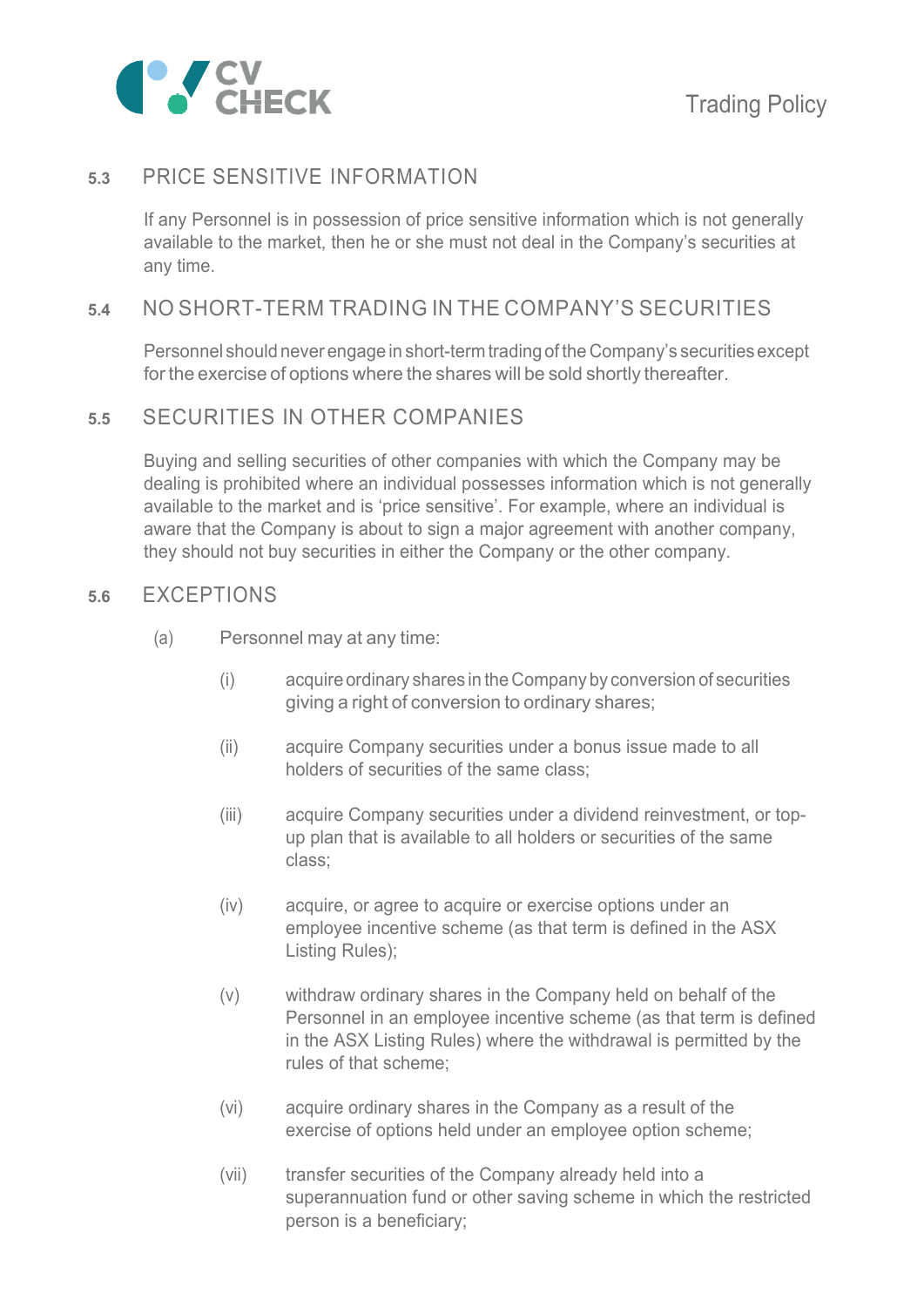

- (viii) make an investment in, or trade in units of, a fund or other scheme (other than a scheme only investing in the securities of the Company) where the assets of the fund or other scheme are invested at the discretion of a third party;
- (ix) where a restricted person is a trustee, trade in the securities of the Company by that trust, provided the restricted person is not a beneficiary of the trust and any decision to trade during a prohibited period is taken by the other trustees or by the investment managers independently of the restricted person;
- (x) undertake to accept, or accept, a takeover offer;
- (xi) trade under an offer or invitation made to all or most of the security holders, such as a rights issue, a security purchase plan, a dividend or distribution reinvestment plan and an equal access buy-back, where the plan that determines the timing and structure of the offer has been approved by the Board. This includes decisions relating to whether or not to take up the entitlements and the sale of entitlements required to provide for the take up of the balance of entitlements under a renounceable pro rata issue;
- (xii) dispose of securities of the Company resulting from a secured lender exercising their rights, for example, under a margin lending arrangement;
- (xiii) exercise (but not sell securities following exercise) an option or a right under an employee incentive scheme, or convert a convertible security, where the final date for the exercise of the option or right, or the conversion of the security, falls during a prohibited period or the Company has had a number of consecutive prohibited periods and the restricted person could not reasonably have been expected to exercise it at a time when free to do so; or
- (xiv) trade under a non-discretionary trading plan for which prior written clearance has been provided in accordance with procedures set out in this Policy.
- (b) In respect of any share or option plans adopted by the Company, it should be noted that it is not permissible to provide the exercise price of options by selling the shares acquired on the exercise of these options unless the sale of those shares occurs outside the periods specified in paragraph 5.1.

Were this to occur at a time when the person possessed inside information, then the sale of Company securities would be a breach of insider trading laws, even though the person's decision to sell was not influenced by the inside information that the person possessed and the person may not have made a profit on the sale. Where Company securities are provided to a lender as security by way of mortgage or charge, a sale that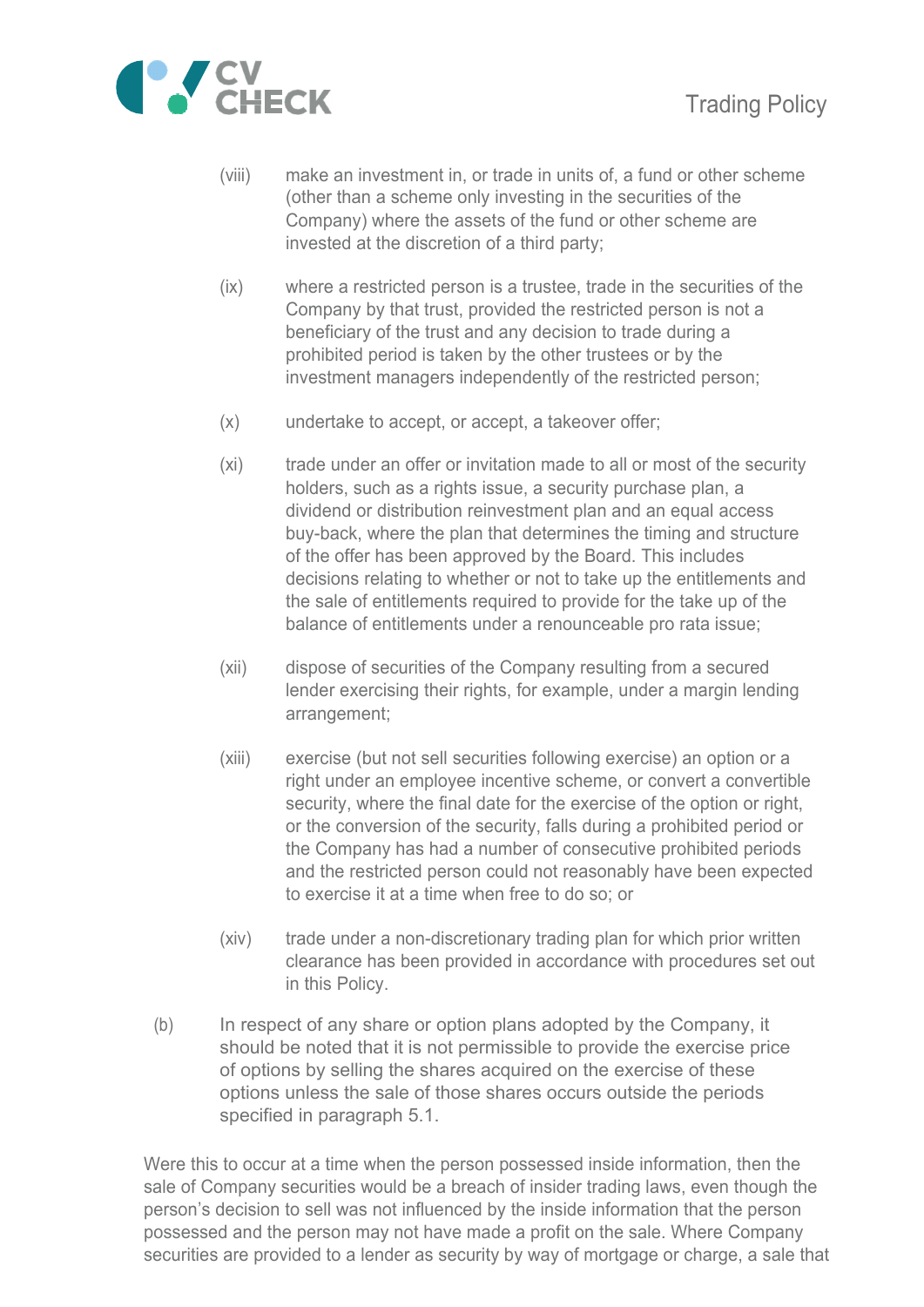occurs under that mortgage or charge as a consequence of default would not breach insider trading laws.

## **5.7** NOTIFICATION OF PERIODS WHEN PERSONNEL ARE NOT PERMITTED TO TRADE

The Company Secretary will endeavour to notify all Personnel of the times when they are not permitted to buy or sell the Company's securities as set out in paragraph 5.1.

# **6.** APPROVAL AND NOTIFICATION REQUIREMENTS

#### **6.1** APPROVAL REQUIREMENTS

- (a) Any Personnel (other than Key Management Personnel) wishing to buy, sell or exercise rights in relation to the Company's securities must obtain the prior written approval of the Chief Executive Officer or General Legal Counsel before doing so.
- (b) Any Key Management Personnel (other than the Chairman) wishing to buy, sell or exercise rights in relation to the Company's securities must obtain the prior written approval of the Chairman or two other members of the Board before doing so.
- (c) If the Chairman wishes to buy, sell or exercise rights in relation to the Company's securities, the Chairman must obtain the prior written approval of two other Board members before doing so.

## **6.2** APPROVALS TO BUY OR SELL SECURITIES

- (a) All requests to buy or sell securities as referred to in paragraph 6.1 must include the intended volume of securities to be purchased or sold and an estimated time frame for the sale or purchase.
- (b) Approvals for the purchase or sale of securities will be for a specified time period, and generally be for a period of 7 calendar days. If no time period has been specified, then approval will be deemed to be for 7 calendar days.
- (c) Copies of written approvals must be forwarded to the Company Secretary prior to the approved purchase or sale transaction.

## **6.3** NOTIFICATION

Subsequent to approval obtained in accordance with paragraphs 6.1 and 6.2, any Key Management Personnel who (or through his or her Associates) buys, sells, or exercises rights in relation to Company securities must notify the Company Secretary in writing of the details of the transaction within five (5) business days of the transaction occurring. This notification obligation operates at all times but does not apply to acquisitions of shares or options by employees made under employee share or option schemes, nor does it apply to the acquisition of shares as a result of the exercise of options under an employee option scheme.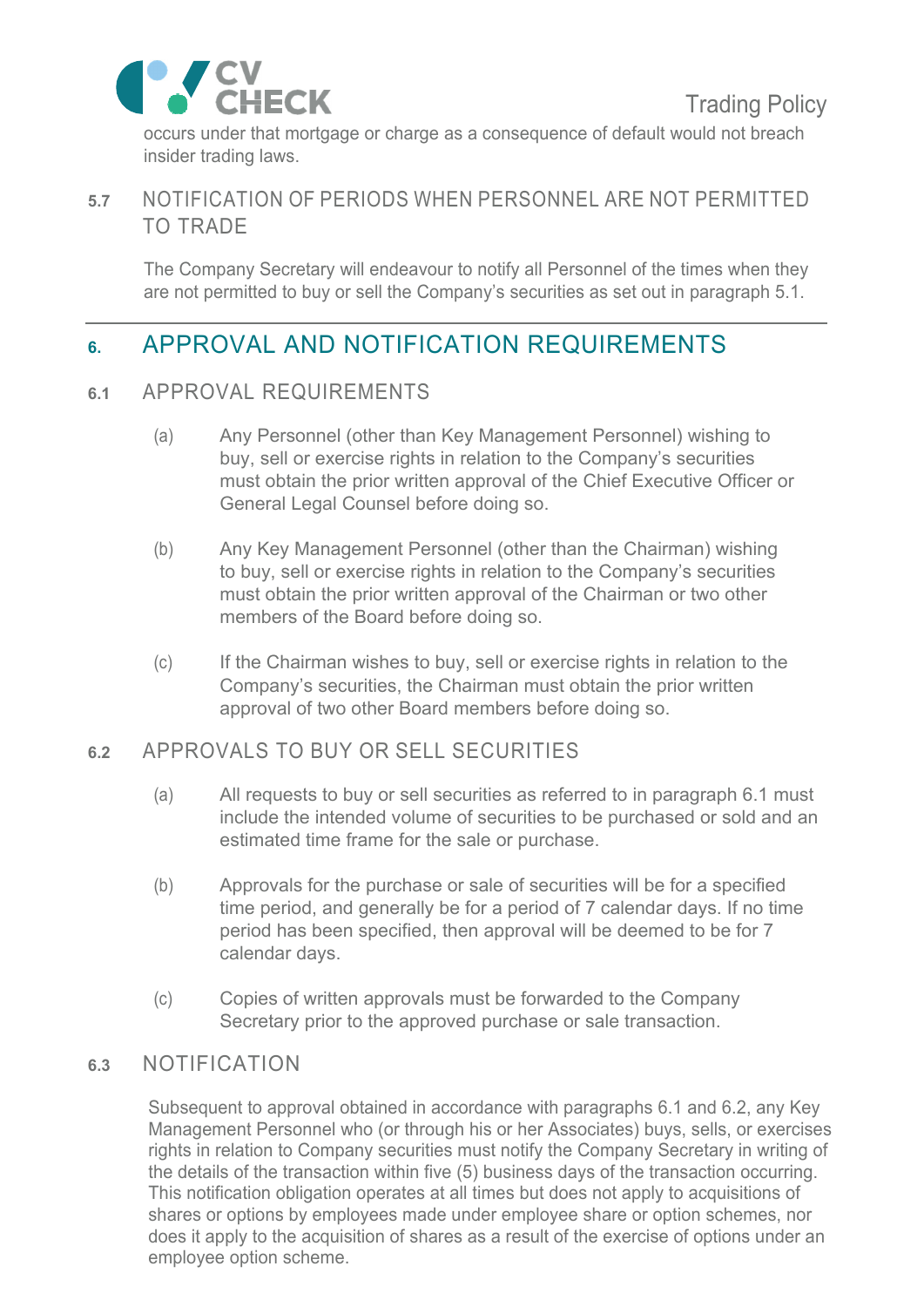

## **6.4** KEY MANAGEMENT PERSONNEL SALES OF SECURITIES

Key Management Personnel need to be mindful of the market perception associated with any sale of Company securities and possibly the ability of the market to absorb the volume of shares being sold. With this in mind, the management of the sale of any significant volume of Company securities (ie a volume that would represent a volume in excess of 10% of the total securities held by the seller prior to the sale, or a volume to be sold that would be in excess of 10% of the average daily traded volume of the shares of the Company on the Australian Securities Commission (ASX) for the preceding 20 trading days) by a Key Management Personnel needs to be discussed with the Board and the Company's legal advisers prior to the execution of any sale. These discussions need to be documented in the form of a file note, to be retained by the Company Secretary.

#### **6.5** EXEMPTION FROM CLOSED PERIODS RESTRICTIONS DUE TO EXCEPTIONAL CIRCUMSTANCE

Personnel who are not in possession of inside information in relation to the Company, may be given prior written clearance by the Chief Executive Officer (or in the case of the Chief Executive Officer by the Chairman of the Board) to sell or otherwise dispose of Company securities in a Closed Period where the person is in severe financial hardship or where there are exceptional circumstances as set out in this policy.

#### **6.6** SEVERE FINANCIAL HARDSHIP OR EXCEPTIONAL CIRCUMSTANCES

The determination of whether a Personnel is in severe financial hardship will be made by the Chief Executive Officer (or in the case of the Chief Executive Officer by the Chairman of the Board).

A financial hardship or exceptional circumstances determination can only be made by examining all of the facts and, if necessary, obtaining independent verification of the facts from banks, accountants or other like institutions.

#### **6.7** FINANCIAL HARDSHIP

Personnel may be in severe financial hardship if they have a pressing financial commitment that cannot be satisfied other than by selling the securities of the Company.

In the interests of an expedient and informed determination by the Chief Executive Officer (or Chairman of the Board as the context requires), any application for an exemption allowing the sale of Company securities in a Closed Period based on financial hardship must be made in writing stating all of the facts and be accompanied by copies of relevant supporting documentation, including contact details of the person's accountant, bank and other such independent institutions (where applicable).